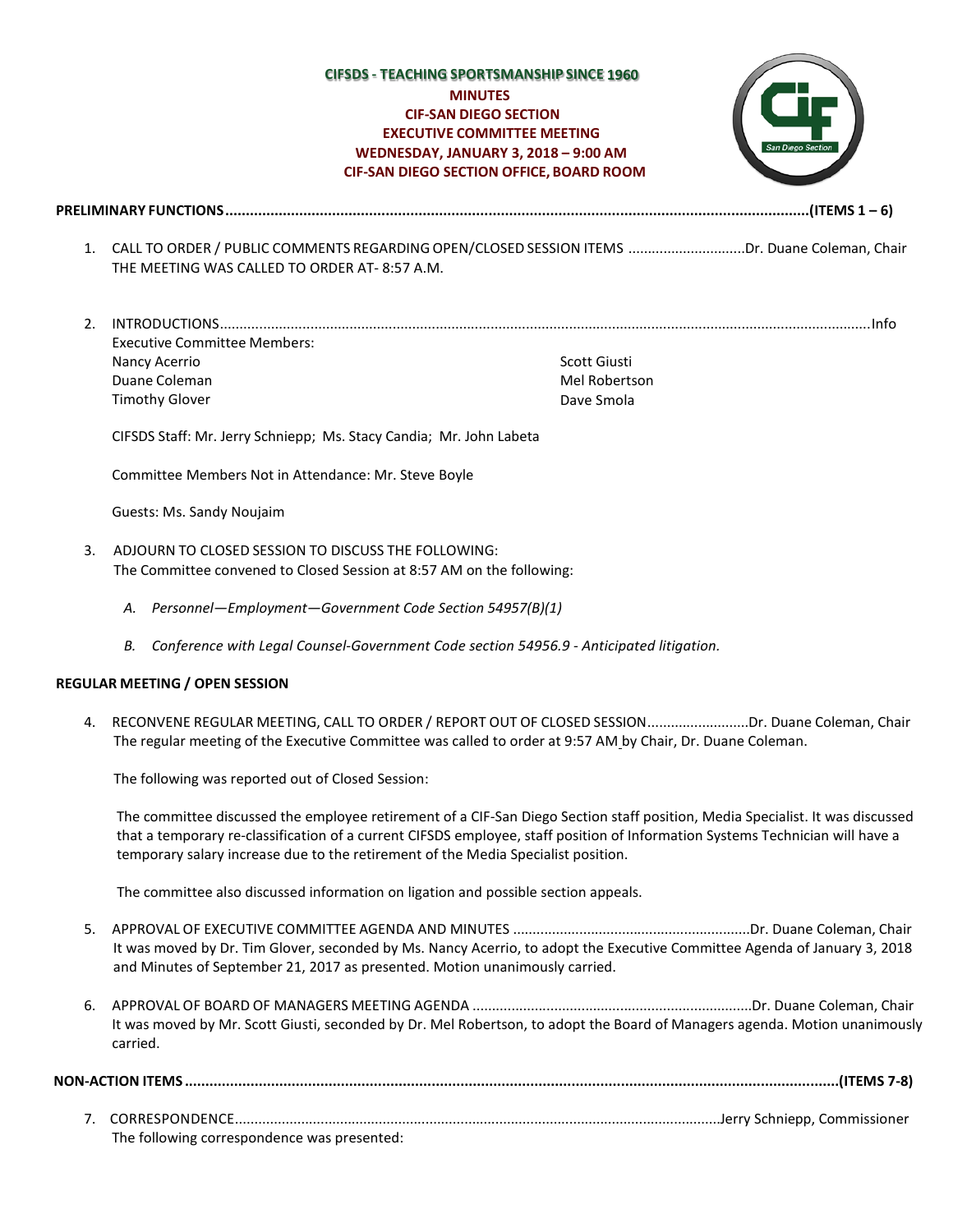• Mr. Schniepp informed the committee of a Public Records Request.

# 8. COMMISSIONER'S REPORT.................................................................................................................Jerry Schniepp, Commissioner

• Mr. Schniepp informed the committee of the well-attended fall championships. Mr. Schniepp thanked the host sites; Cathedral Catholic High School, Canyon Crest Academy (girls volleyball), La Jolla High School, Coggan Pool (boys water polo), Balboa Tennis Center (girls tennis), Southwestern College (football), Morley Field (cross country), Serra (field hockey), and Admiral Baker Golf Course (girls golf) for their contribution towards making the championships successful. Mr. Schniepp believed that the clear weather was also a big contributor to the success of the championships. The section had four (4) teams compete in state football championships with Steele Canyon winning the CIF State Division III-A football championship. The section also had two (2) state champions in the sport of girls volleyball with Point Loma High School winning the CIF State Division III- girls volleyball championship and Maranatha Christian winning the CIF State Division V- girls volleyball championship.

Mr. Schniepp informed the committee that the state held its first CIF State Regional Championship in the sport of boys water polo. It was shared with the committee that the CIF Southern Section, boys open division teams were sent to the different CIF State divisional championships in lieu of their own divisional team champions in their set divisions; thus causing some confusion within the state championships and the accurate divisional team placement of teams participating in the water polo state championships. Mr. Schniepp informed the committee that this topic would be discussed by the Commissioners at the CIF State Commissioners meeting taking place January 9-10.

Mr. Schniepp and Executive Committee and Finance Committee member, Superintendent, Dr. Tim Glover, Ed.D., presented the committee with the 2016-2017, CIFSDS Audit Report. The audit information was positive and showed no-significant findings, irregularities, or concerns. Mr. Schniepp thanked the CIFSDS Finance Committee members for their role in reviewing the audit at the finance committee meeting of November 17. Mr. Schniepp summarized additional audit information with the committee (audit timeline, unfunded liability is now funded, savings of employee health benefits, sponsor/ball contracts, endorsements, and income).

The 2016-2017 audit information will be reviewed at the next board meeting of January 24.

• Mr. Schniepp presented the committee with the information of the CIFSDS expense report.

| <b>ACTIC</b><br>'NNL<br>TEM' | . NC<br>.JNŀ |
|------------------------------|--------------|
| No action items s            |              |

## **EXECUTIVE COMMITTEE FIRST READ/ ACTION ITEM INFORMATION**............................................................................................**(ITEMS 9-11)**

#### 9. **Pursuant to a Motion to Suspend the Rules to allow item(s) 10-11 be considered for Action prior to a First Reading.**

It was moved by Mr. Scott Giusti, seconded by Mr. Dave Smola, to Suspend the Rules governing the order of business to permit item(s) 10-11 be considered for First Reading and Action at the same meeting.

#### 10. **The State CIF Revision of Bylaw 207, International Student Eligibility, Commissioner, Jerry Schniepp**

The review of the State CIF to Revise the language of Bylaw 207, International Student Eligibility.

It was moved by Mr. Scott Giusti, seconded by Dr. Tim Glover, to approve the language revision of the State CIF Bylaw 207, International Student Eligibility as presented. Motion unanimously failed.

The voting bodies of the Executive Committee voted on the above item # 10 as follows:

Executive Committee Recommendation: In Favor\_\_0\_\_Opposed\_\_6\_\_\_ Absent\_\_1\_\_\_\_ Abstain\_\_0\_\_\_\_\_\_\_\_\_\_\_\_\_

CIFSDS Commissioner's: In Favor\_\_ **2**\_\_ Opposed\_\_**0**\_\_\_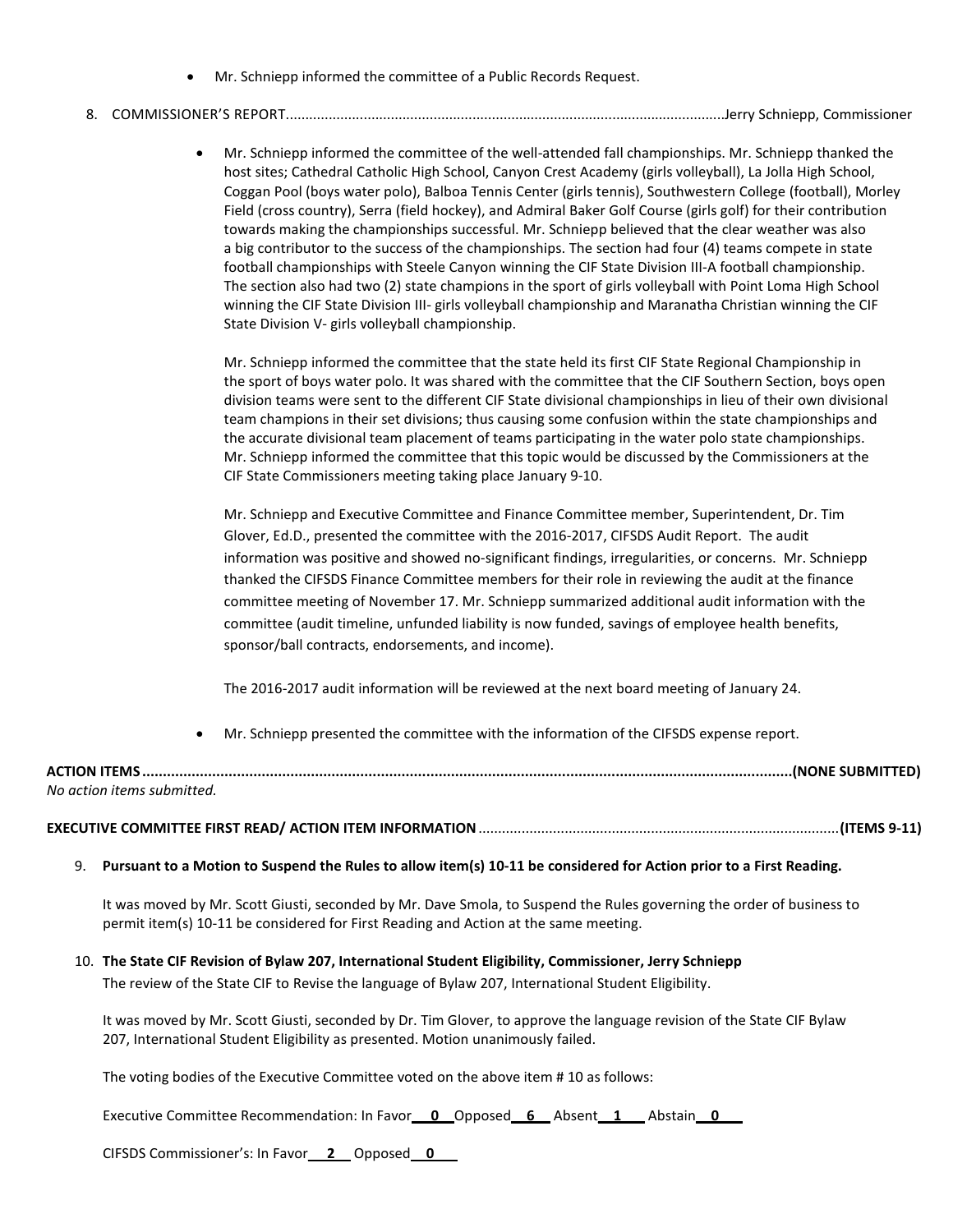This item is being presented for first read and action and will be submitted for Board of Managers action on January 24, 2018.

### 11. **The North County Conference Re-leaguing Proposal, Commissioner, Jerry Schniepp**

The review and approval of the North County Conference re-leaguing proposal.

It was moved by Mr. Scott Giusti, seconded by Dr. Mel Robertson, to approve the re-leaguing proposal of the North County Conference as presented. Motion unanimously carried.

The voting bodies of the Executive Committee voted on the above item # 11 as follows:

Executive Committee Recommendation: In Favor**\_\_6\_\_\_**Opposed\_\_**0\_\_\_** Absent**\_\_1\_\_\_** Abstain**\_\_0\_\_\_**

CIFSDS Commissioner's: In Favor\_\_ **2**\_\_ Opposed\_\_**0**\_\_\_

This item is being presented for first read and action and will be submitted for Board of Managers action on January 24, 2018.

#### **FIRST READINGS ....................................................................................................................................................................(ITEMS 12-13)**

# 12. **The Revision of the CIFSDS Bylaw 2005, Commissioner, Jerry Schniepp**

The proposal of the CIFSDS to Revise the language of CIFSDS Bylaw 2005.

This item was presented for first read and will be resubmitted for board action on March 21, 2018.

13. **The Revision of the CIFSDS Bylaws Article XI.R., Scrimmages, Commissioner, Jerry Schniepp** The proposal of the CIFSDS to Revise the language of CIFSDS Bylaws Article XI.R.

This item was presented for first read and will be resubmitted for board action on March 21, 2018.

### **INFORMATION ITEMS ...........................................................................................................................................................(ITEMS 14-18)**

14. Cheer Update, CIFSDS Traditional Cheer Championship, January 20, 2018, Assistant Commissioner, John Labeta Mr. Labeta informed the committee of the CIFSDS Traditional Cheer Championship taking place on January 20, at Montgomery High School. The championship will consist of coed, small, medium, large, and game day cheer divisions. The divisions were split into each group based on the number of participants. The CIFSDS is working (despite of the learning curve of the new sport) with the Universal Cheer Association - we are excited about putting on a well-run championship. The championship will have a warm-up format (gymnasium), one (1) main routine (no preliminary rounds), and a hair/ make-up primping room for teams. In addition the section has purchased a large back-drop for the cheer competition, and some out-of-state judges (Illinois) will also be judging the January 20<sup>th</sup> championship. The section is looking forward to recognizing cheer and the growth of the sport within the CIFSDS; currently the section has thirty-eight (38) competing teams in the championships.

Mr. Schniepp commended the CIF Assistant Commissioner, Mr. John Labeta for a job well done with the detailed work involved with the organization of advisory meetings, gathering of cheer coaches input, and the overall amount of time that goes with setting up a new CIF sport and championship. The CIFSDS Commissioners have met with UCA to ensure that the section has a well-run championship.

## 15. CIFSDS Battle of the Fans, Assistant Commissioner, John Labeta

Mr. Labeta informed the committee that the CIFSDS Battle of the Fans competition is now in its 4<sup>th</sup> year. Mr. Labeta shared with the committee that the section has found some difficulties with growing the fan based event as most students no longer use facebook to connect but use other media outlets to promote student activities (twitter/Instagram). The section has met with